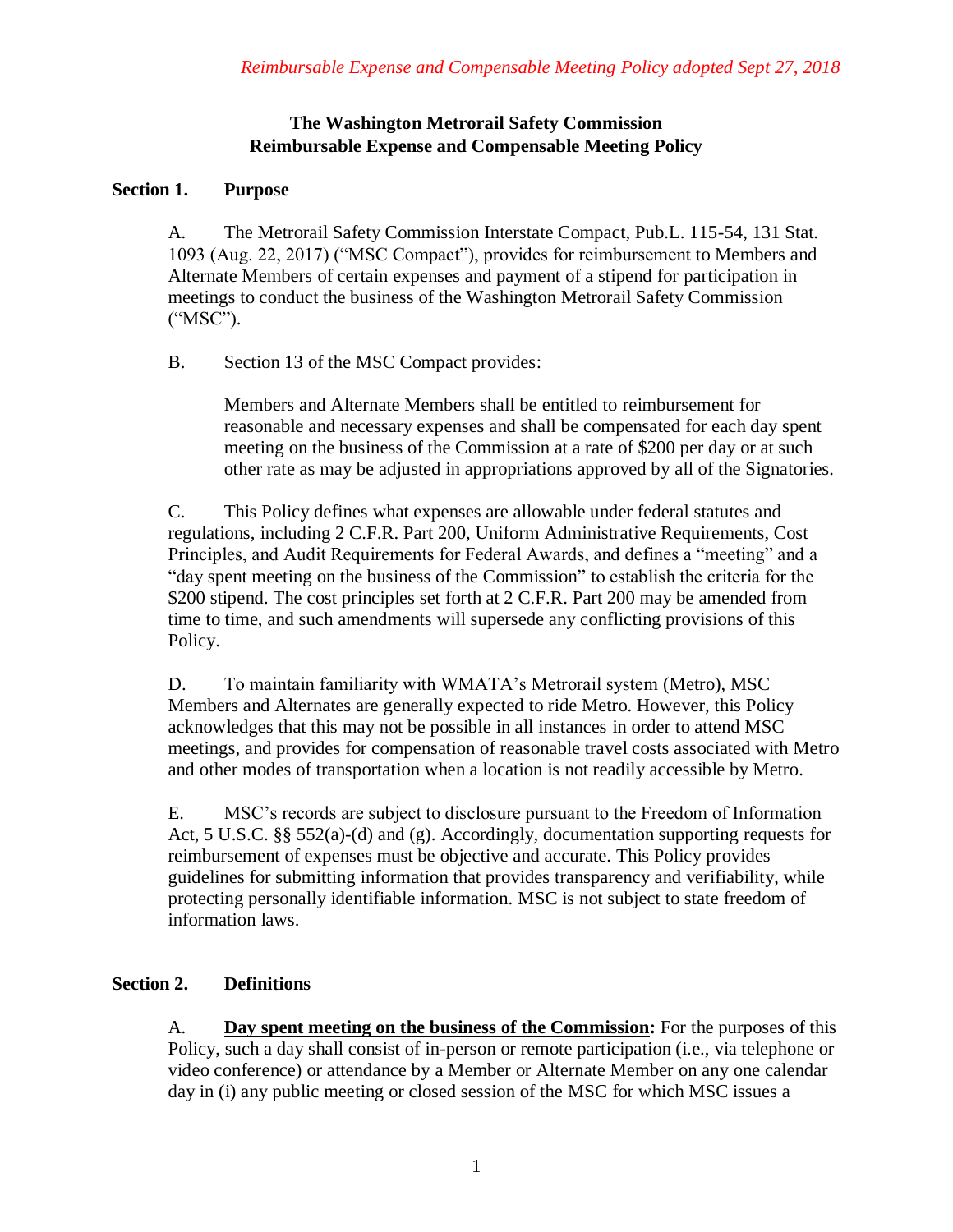public notice; or (ii) other meeting convened by the MSC which may include a briefing, worksession, training session, joint meeting with the WMATA Board, or other gathering of the MSC Board as a whole other than a meeting subject to public notice.

B. **Meeting:** For the purposes of this Policy, a "meeting" is not limited to the definition of a "meeting" at 5 U.S.C.  $552b(a)(1)$ , and encompasses any gathering of the whole Commission convened by the MSC to address the business of the MSC.

1. This Policy acknowledges that (a) Members and Alternate Members may expend time in advance of or following a meeting to prepare or review relevant materials; and (b) the effort associated with such activities will vary depending on the circumstances of each meeting.

## **Section 3. Stipend and Reimbursement**

A. Stipend: As of the date of adoption of this Policy, each Member and Alternate Member is entitled to a stipend of \$200 for each day spent meeting on the business of the Commission. As set forth in the MSC Compact, such rate may be adjusted in accordance with an appropriation approved by all of the Signatories to the Compact. The stipend is only available in connection with (i) meetings convened by the MSC, (ii) for training sessions required for Members and Alternate Members to obtain credentials necessary to perform their MSC duties, or (iii) other business as approved by the MSC Chairman.

B. SmarTrip Cards: MSC will provide each Member and Alternate Member with a Metro SmarTrip farecard and will provide up to \$60 in fare value on each card each calendar month to facilitate Commissioners' use of and familiarity with Metro. Such distribution of SmarTrip cards to Members and Alternate Members does not constitute compensation. Members and Alternate Members are encouraged to ride Metro when traveling on MSC-related business within the Metro service area if the destinations relevant to such travel are located within convenient distance of a Metro station.

C. Reimbursement: MSC shall reimburse Members and Alternate Members for reasonable and necessary expenses actually incurred in order to participate in (i) a meeting, or (ii) to attend training sessions within the Metro service area, whether or not such training is convened or conducted by MSC. All claims for reimbursement must be accompanied by receipts or other proof of expenditure as set forth below. Members and Alternate Members may submit receipts or other documentation of expenses in hardcopy or electronic form. Members and Alternate Members may be reimbursed only for expenses allowable pursuant to 2 C.F.R. Part 200. Such expenses include:

1. Train or Metro fare.

a) Copies of receipts, actual tickets, credit card statements, SmarTrip card statements, or other documents showing date, departure and destination stations, and fare are acceptable documentation of train fares.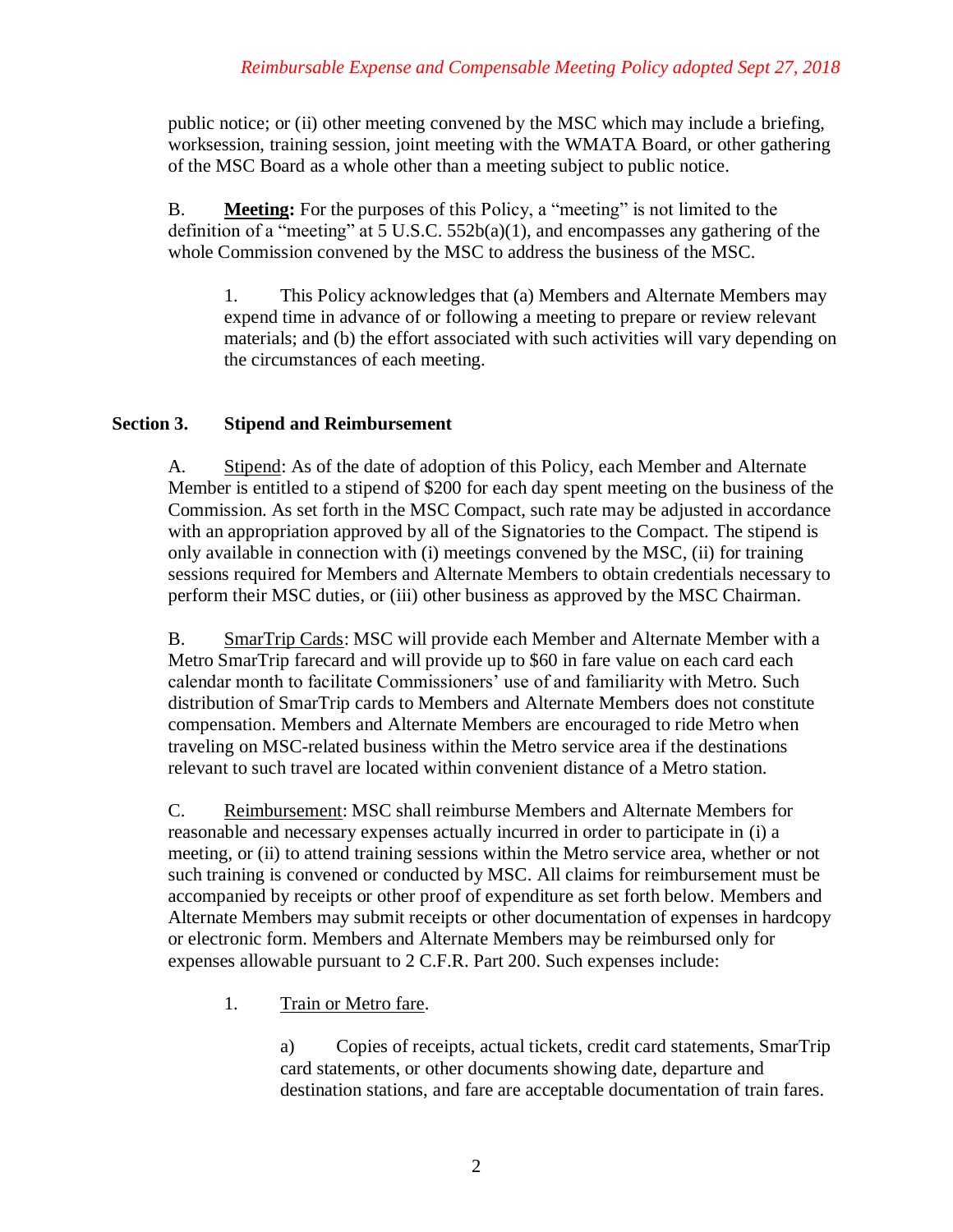b) If a Member or Alternate Member incurs Metro fare costs in excess of \$60.00 in any calendar month in order to attend MSC meetings, such Member or Alternate Member is entitled to reimbursement for such personally-incurred costs in accordance with this Policy.

c) A written listing of the date and time of travel, departure and destination stations, and listing from WMATA website of applicable fare will be acceptable documentation of Metro fares. Fares between stations may be calculated at: https://www.wmata.com/riderguide/stations/index.cfm.

2. Private vehicle mileage will be reimbursed in accordance with GSA reimbursement rates (\$0.545/mile as of the date of adoption of this Policy). Current GSA rates for privately-owned vehicle use are available at: https://www.gsa.gov/travel/plan-book/transportation-airfare-rates-pov-ratesetc/privately-owned-vehicle-pov-mileage-reimbursement-rates.

a) Members and Alternate Members need not submit odometer readings to receive reimbursement. A printout of mileage from a webbased interactive mapping utility such as Google Maps or Yahoo! Maps, with any personally identifying information concealed, will be acceptable documentation of mileage.

3. Parking.

a) Parking garage receipts will serve as acceptable documentation of parking expenses.

4. Taxi or other public-hail or ride sharing car fare.

a) Receipts will serve as acceptable documentation of taxi cab or ride sharing expenses.

b) Expenses for private transportation other than taxis or ride sharing will be reimbursed up to the prevailing taxi fare for the distance traveled.

5. Lodging and food. In extraordinary circumstances, a Member or Alternate Member may be required to stay in or near a location within the Metro service area overnight, away from his or her home, in connection with MSC business. Members and Alternate Members are entitled to reimbursement of reasonable costs actually expended for lodging, food (excluding alcoholic beverages) and incidental expenses up to an amount equal to the GSA per diem applicable to the month in which the expenses are incurred. GSA's per diem rates current as of the date of adoption of this Policy for the District of Columbia; Montgomery and Prince George's County, MD; and the cities of Alexandria, Falls Church and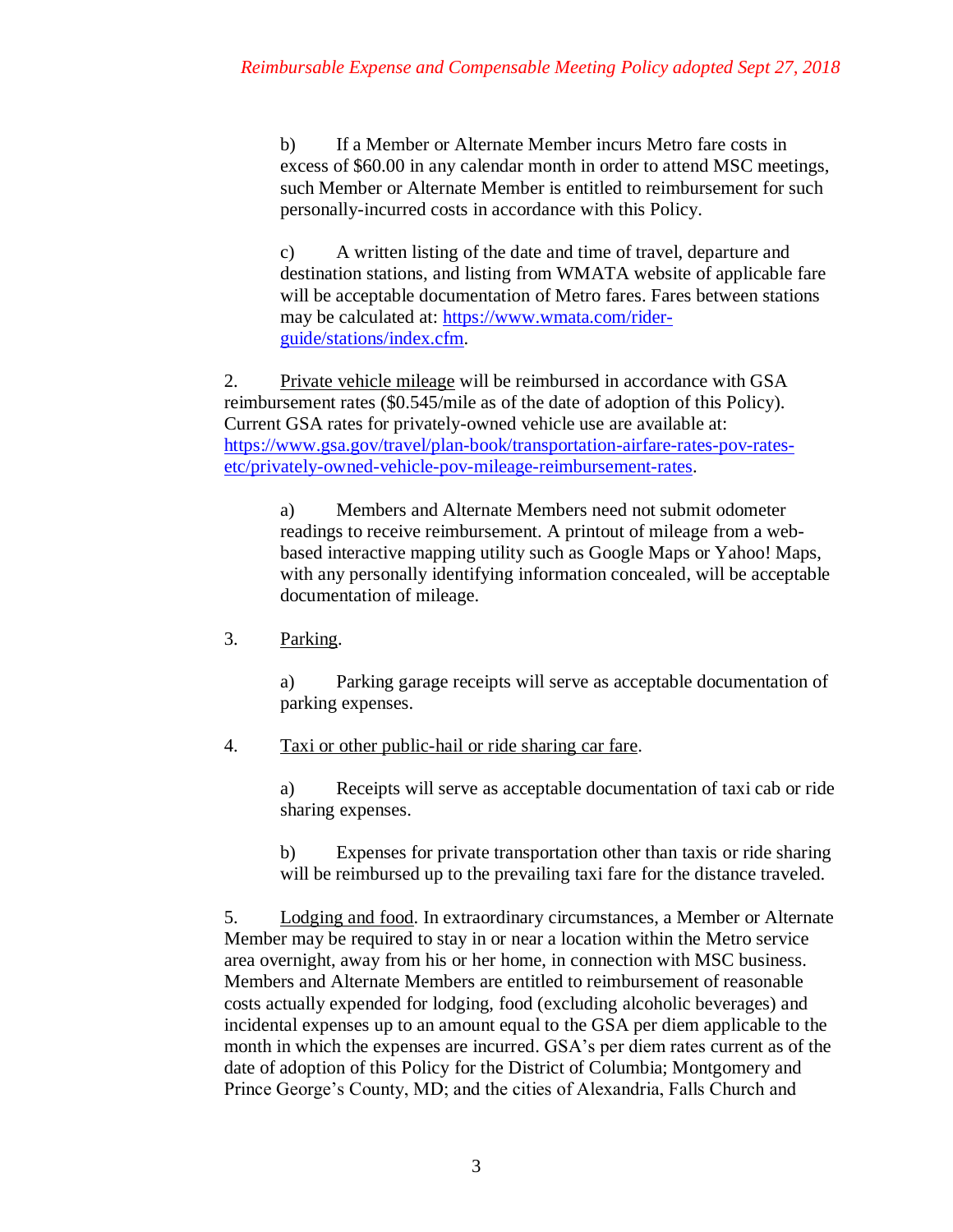## *Reimbursable Expense and Compensable Meeting Policy adopted Sept 27, 2018*

Fairfax, and Arlington and Fairfax Counties, VA, are available at: https://www.gsa.gov/travel/plan-book/per-diem-rates/per-diem-rateslookup/?action=perdiems\_report&state=DC&fiscal\_year=2018&zip=&city=.

a) Receipts will serve as acceptable documentation of lodging and food expenses.

#### D. Reimbursement procedures

1. If a Member of Alternate Member elects to submit credit card statements as proof of expenditures, such statements must (a) be redacted to remove credit card information, home address, other personally identifying information, and expenses not related to the claimed reimbursement, and (b) clearly reflect the nature, date, and cost of the claimed expense.

2. Members and Alternate Members shall submit reimbursement requests with all supporting documentation not later than the last day of the month following the month in which costs were incurred. MSC will reimburse Members and Alternate Members as soon as practicable upon receipt of a reimbursement request and will provide one reimbursement payment per calendar month.

3. Events requiring prior approval for reimbursement: From time to time, individual Members or Alternate Members, or a subset of the full MSC, may be invited to participate in events relating to transit safety. A Member or Alternate Member participating in such an event must obtain approval from the Chairman for reimbursement of expenses within a reasonable time in advance of the event.

a) The stipend shall not apply to such events.

b) Events for which advance approval of reimbursement will be required include:

> (1) An invited visit to another state safety oversight agency or a public transit operator other than Metro;

(2) Speaking at a conference or similar forum to discuss the nature and function of the MSC;

(3) An invited visit to a manufacturer or other commercial entity, and

(4) Other events, whether organized by a public or private sector organization, to which Members and Alternate Members are invited in their capacity as MSC Commissioners.

c) The MSC will reimburse reasonable, actually incurred expenses in connection with events to which individual Members or Alternate Members are invited only to the extent such costs are not reimbursed by the organization sponsoring the event.